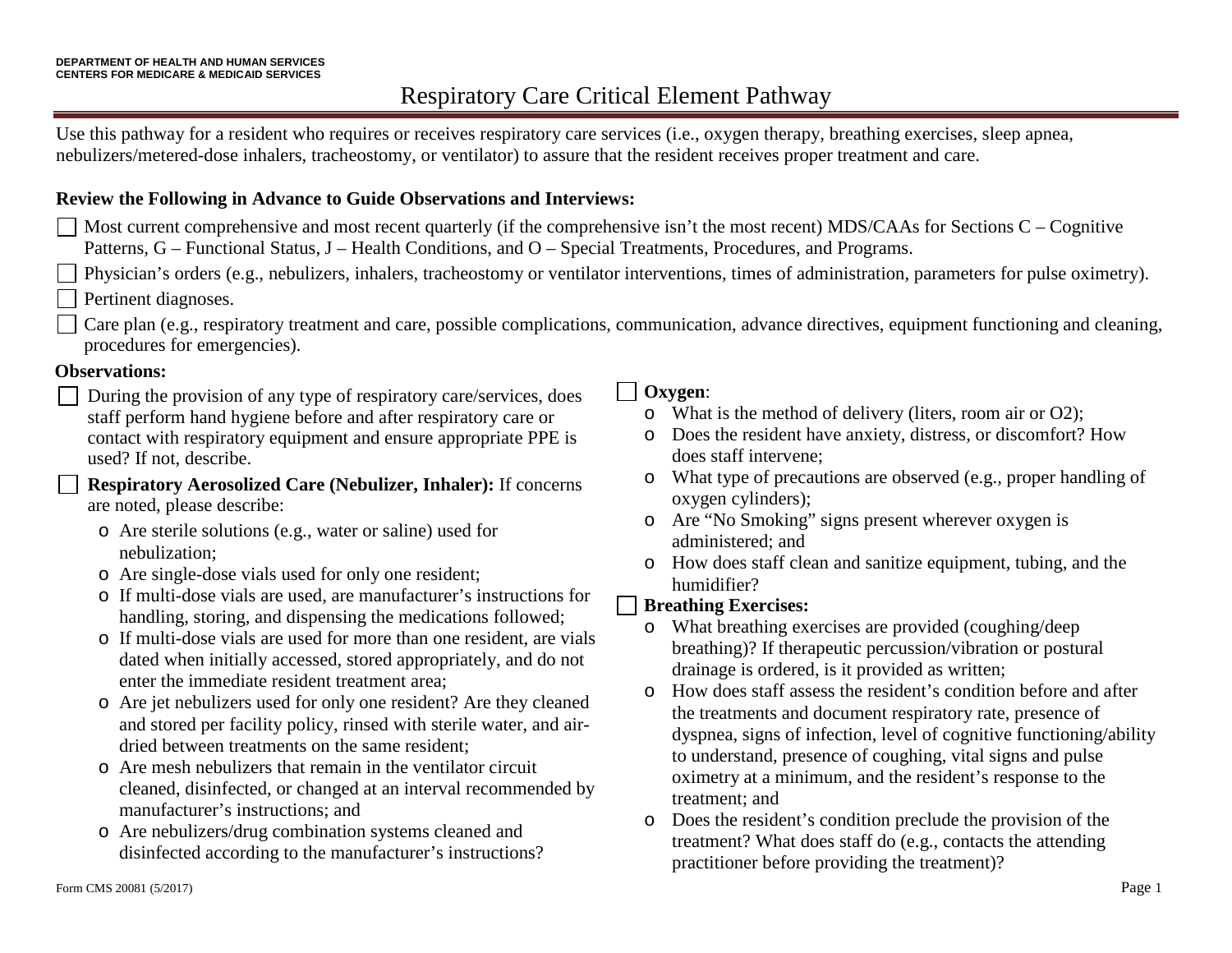### **Mechanical Ventilation or Tracheostomy:**

- o Does the facility:
	- Have sufficient numbers of trained, competent, qualified staff, consistent with State practice acts/laws;
	- Identify who is authorized to perform each type of respiratory care service, such as mechanical ventilation, suctioning, and tracheostomy care; and
	- Specify the type and amount of supervision required, such as during the delivery of care of a resident receiving mechanical ventilation with or without tracheostomy care.
- o How does staff provide direct monitoring of the resident;
- o How does the resident make his/her needs known? How does staff respond;
- o Does the resident have anxiety, distress, or discomfort? How does staff intervene;
- o For a resident on mechanical ventilation, is the resident positioned as ordered;
- o What is the condition of the resident's oral cavity, surrounding skin hygiene, and eyes;
- o How does staff provide ongoing assessment of respiratory status and response;
- o What are the settings of the ventilator, availability of power sources, and condition of emergency equipment including functioning alarms and emergency sterile tracheostomy equipment of the correct size available at the bedside? What is the electrical source for the ventilator? Is a manual resuscitator available;
- o How do staff respond when an alarm sounds;
- o What is the condition of the tracheostomy site, including cleanliness, signs of infection/inflammation (e.g., redness, swelling, bleeding or purulent discharge, odor and character of secretions), and condition of dressings, if present?
- o When changing a tracheostomy tube, does trained, qualified, competent staff (based upon State practice Acts, State law, and professional standards of practice) wear a gown, use aseptic technique, and replace the tube with the correct size and one that has undergone sterilization or high-level disinfection;
- o How does staff respond if the resident has signs of an obstructed airway or need for suctioning (e.g., secretions draining from mouth or tracheostomy, inability to cough to clear chest, audible crackles or wheezes, dyspnea, restlessness or agitation);
- o Are clean, working suction equipment available to a source of emergency power, available for immediate use, including sterile suction catheters;
- o Is sterile water used to fill humidifiers;
- Does staff take precautions not to allow condensate to drain toward the resident;
- o Is a single-use open-system suction catheter employed, and a sterile, single-use catheter used with sterile gloves;
- o Is sterile fluid used to remove secretions from the suction catheter if the catheter is used for re-entry into the resident's lower respiratory tract; and
- o How are machines or equipment maintained and cleaned with an appropriate disinfectant and stored (e.g., in a clean store room with a clear plastic bag or clean tag on equipment)?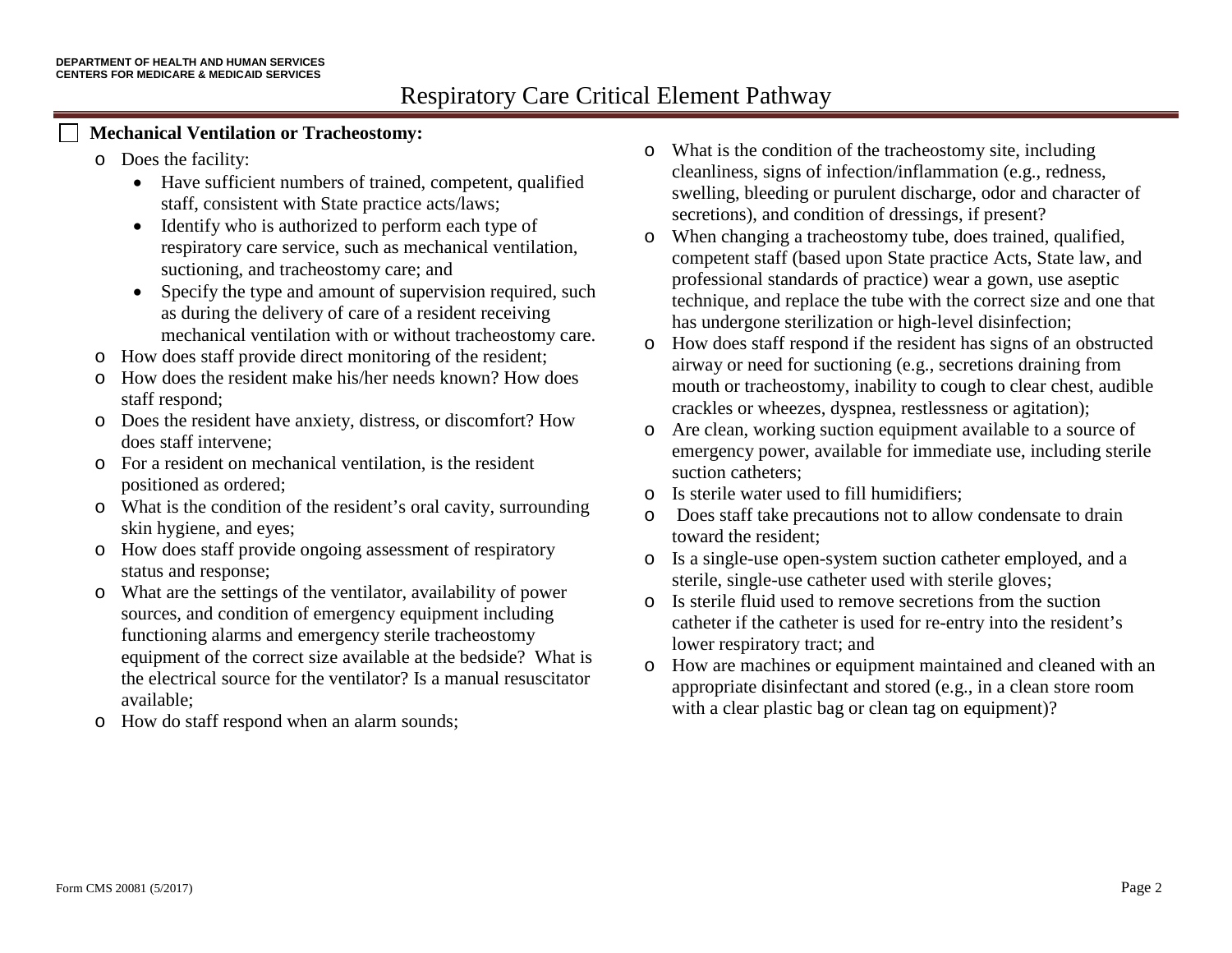| Resident, Resident Representative, or Family Interview: Determine what method is used for communication with the resident, if it is accessible                                                                                                                                                                                                                                                                                                                                                                                                                                                                                                                                                                                                                                                                                                                                                                                                                                                                                                                   |                                                                                                                                                                                                                                                                                                                                                                                                                                                                                                                                                                                                                                                                                                                                                                                                                                                                                                                                                                                                                                                                                            |  |
|------------------------------------------------------------------------------------------------------------------------------------------------------------------------------------------------------------------------------------------------------------------------------------------------------------------------------------------------------------------------------------------------------------------------------------------------------------------------------------------------------------------------------------------------------------------------------------------------------------------------------------------------------------------------------------------------------------------------------------------------------------------------------------------------------------------------------------------------------------------------------------------------------------------------------------------------------------------------------------------------------------------------------------------------------------------|--------------------------------------------------------------------------------------------------------------------------------------------------------------------------------------------------------------------------------------------------------------------------------------------------------------------------------------------------------------------------------------------------------------------------------------------------------------------------------------------------------------------------------------------------------------------------------------------------------------------------------------------------------------------------------------------------------------------------------------------------------------------------------------------------------------------------------------------------------------------------------------------------------------------------------------------------------------------------------------------------------------------------------------------------------------------------------------------|--|
| and used by all staff. Using the communication method, interview the resident.                                                                                                                                                                                                                                                                                                                                                                                                                                                                                                                                                                                                                                                                                                                                                                                                                                                                                                                                                                                   |                                                                                                                                                                                                                                                                                                                                                                                                                                                                                                                                                                                                                                                                                                                                                                                                                                                                                                                                                                                                                                                                                            |  |
| Do you have access to call systems and communication devices? If<br>not, describe.<br>How did the facility involve you in developing care plan decisions<br>for your respiratory care?<br>How does the facility ensure care reflects your preferences and<br>choices?                                                                                                                                                                                                                                                                                                                                                                                                                                                                                                                                                                                                                                                                                                                                                                                            | How are your respiratory needs being met?<br>What information has been provided regarding the respiratory<br>interventions used?<br>What complications have you experienced, if any? What did staff<br>do?<br>Does staff wash their hands before and after providing your care?                                                                                                                                                                                                                                                                                                                                                                                                                                                                                                                                                                                                                                                                                                                                                                                                            |  |
| <b>Staff Interviews (Nurse, DON, Respiratory staff):</b>                                                                                                                                                                                                                                                                                                                                                                                                                                                                                                                                                                                                                                                                                                                                                                                                                                                                                                                                                                                                         |                                                                                                                                                                                                                                                                                                                                                                                                                                                                                                                                                                                                                                                                                                                                                                                                                                                                                                                                                                                                                                                                                            |  |
| Who provides ventilation or tracheostomy care? Is it in accordance to<br>state law, State practice Acts, and standards of practice?<br>Will you explain the process for mechanical ventilation including<br>ventilator functioning, settings, use of equipment, troubleshooting,<br>use of emergency equipment, types of airway and care, complications<br>or emergencies, and how to intervene?<br>Who provides supervision? Who provides suctioning and emergency<br>care?<br>What special procedures are used and what do you monitor (e.g.,<br>blood pressure, blood gases, respiratory rate, suction needs, and<br>tracheostomy care)?<br>How does the resident respond to respiratory interventions?<br>When and what type of training have you received, and by whom?<br>How often are competencies assessed?<br>Have you received training for:<br>Specific respiratory interventions or care, including oxygen,<br>$\circ$<br>nebulizer treatments;<br>Emergency interventions and use of equipment (including storage<br>$\circ$<br>and disposal); and | When and to whom do you communicate changes in the resident's<br>condition, respiratory care, and equipment problems such as the<br>mechanical ventilator, tracheostomy tube?<br>What are the procedures and availability of equipment and staff for<br>emergency situations (e.g., decannulation, cardiac arrest, equipment<br>malfunction) and who responds to alarms?<br>For a resident on mechanical ventilation, is the resident at risk for<br>accidental decannulation? What interventions are in place? Have<br>there been any other ventilator related problems?<br>Who provides ongoing monitoring of equipment, including setting<br>and monitoring ventilation equipment settings and assuring that<br>component alarms are functioning?<br>Who is responsible to assure that machines or equipment used for<br>respiratory care are properly working, maintained, and cleaned with<br>a disinfectant?<br>What procedures are in place for power outages and other<br>environmental emergencies?<br>How are correct settings communicated from one staff person to<br>another? |  |
| Specific type of modality, including mechanical ventilation,<br>$\circ$<br>tracheostomy care, suctioning.                                                                                                                                                                                                                                                                                                                                                                                                                                                                                                                                                                                                                                                                                                                                                                                                                                                                                                                                                        | Will you describe infection control practices for respiratory care?                                                                                                                                                                                                                                                                                                                                                                                                                                                                                                                                                                                                                                                                                                                                                                                                                                                                                                                                                                                                                        |  |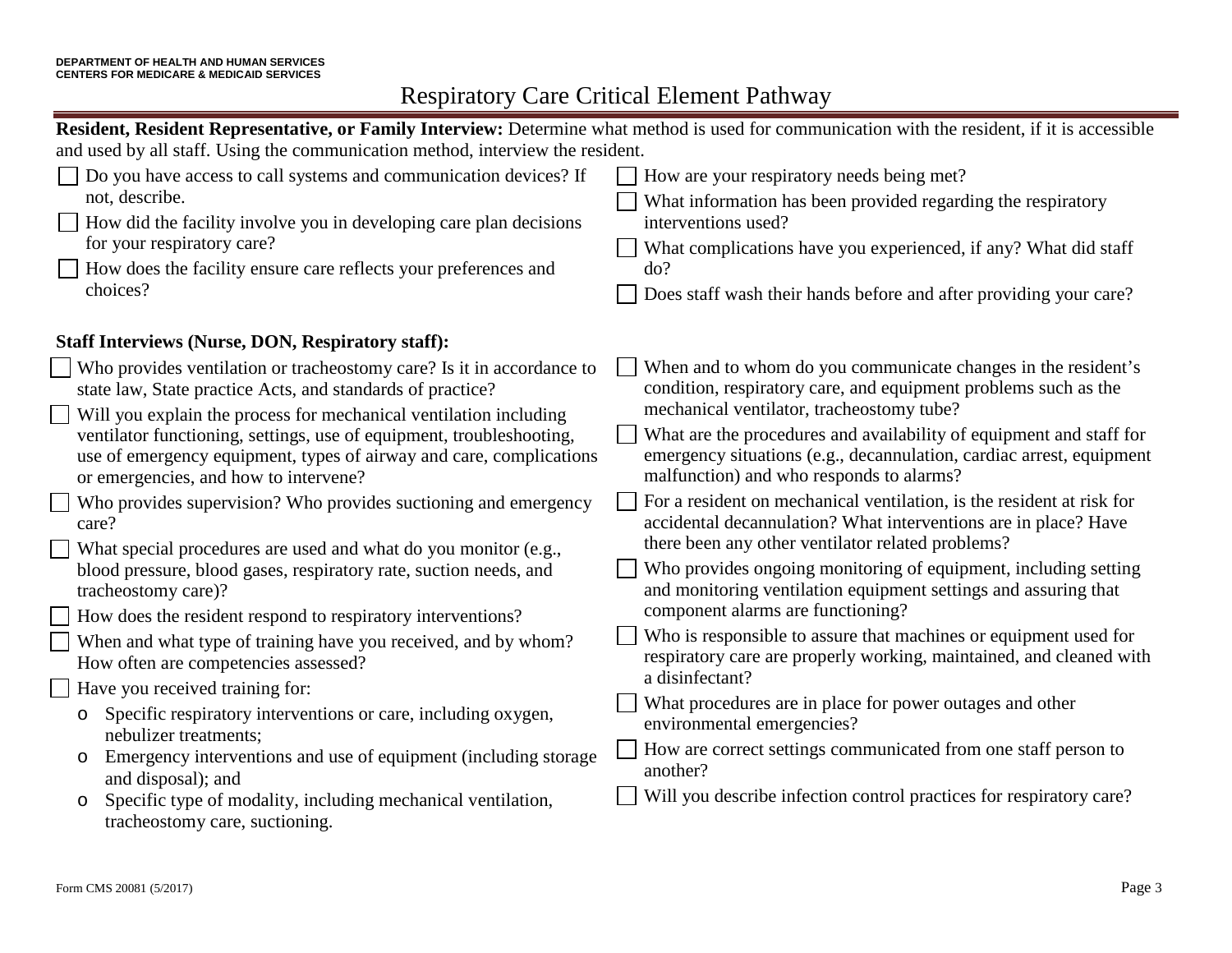### **Record Review:**

- What is the resident's respiratory status?
- Does the assessment reflect the resident's status that may be impacted by the respiratory care needs, such as:
- o Medical health status, including comorbidities that may affect the respiratory status, such as cognitive loss, neuromuscular or skeletal disorders, cardiovascular conditions, presence of upper or lower respiratory disorders, chronic infections, central nervous system disorders, and urinary or gastric disorders;
- o Respiratory function and identification of conditions that may be maintained or improved based upon interventions, or conditions that may indicate decline and need for specific comfort measures to meet respiratory needs;
- o Psychosocial needs such as for depression or anxiety;
- o Communication needs;
- o Oral hygiene needs and condition of the eyes;
- o Nutritional needs, bowel or bladder functioning, skin integrity, visual/hearing deficits; and
- o Advance directives.

Does the assessment reflect the resident's mechanical ventilation status? Is there a potential for weaning? What is the resident's ADL status related to mechanical ventilation?

Is the care plan comprehensive? Does it address identified respiratory care needs and other needs that may be impacted by respiratory care requirements, measureable goals, resident involvement, preferences, and choices? Has the care plan been revised to reflect any changes?

Does the care plan record reflect resident specific monitoring of respiratory status, including but not limited to:

- o Type of ventilator equipment, settings, and alarms (refer to physicians orders, and manufacturers specifications for use and care); and
- o Type and size of airway and care of artificial airway.

Does the care plan address resident specific risks for complications such as:

- o Unplanned extubation;
- o Aspiration and the potential for respiratory infection (tracheal bronchitis, ventilator associated pneumonia (VAP));
- o Nutritional complications related to tube feedings, gastric distress;
- o Increased or decreased CO2 levels;
- o Development of oral or ocular ulcers,
- o Barotrauma;
- o Deep vein thrombosis due to immobility; and/or
- o Airway complications such as tracheal infections, mucous plugging, tracheal erosion and/or stenosis.
- Does the record reflect if the resident has experienced any complications? If so, how did staff respond? Were care plan interventions changed if needed?

Has the care plan been revised to reflect any changes?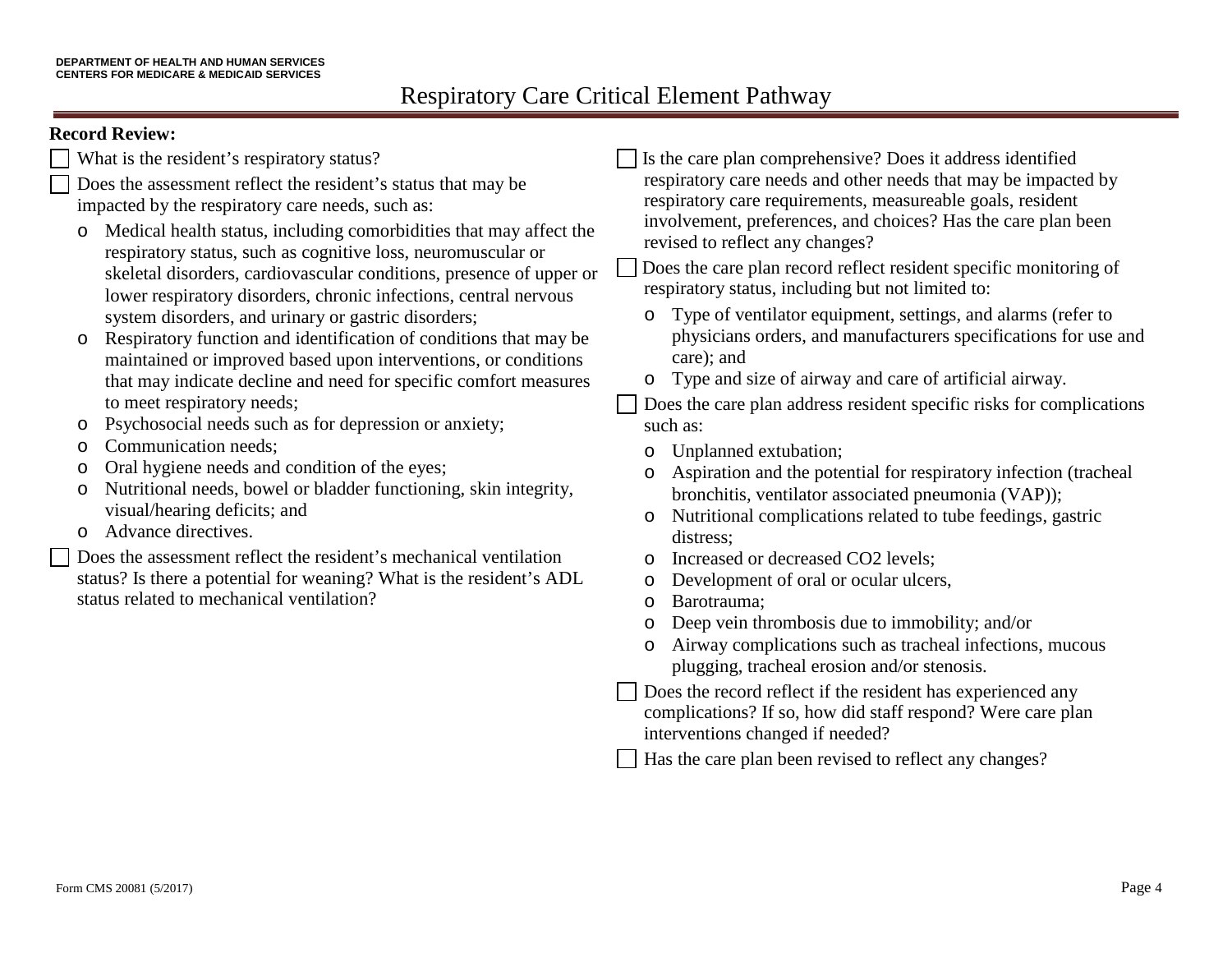| <b>Record Review (continued)</b>                                             | Does the record reflect ventilator details, with physician orders for:   |
|------------------------------------------------------------------------------|--------------------------------------------------------------------------|
|                                                                              | Times on and off:<br>$\circ$                                             |
| <b>For Mechanical Ventilation:</b>                                           | Rate of oxygen;                                                          |
| o How does staff document equipment function:                                | Mode of ventilation;                                                     |
| • Appropriate configuration/settings of the ventilator control               | Changes in relation to activity level such as exercise or sleep;<br>O    |
| panel;                                                                       | Acceptable limits of dialed/measured exhaled volume; and<br>$\circ$      |
| • Alarm function;                                                            | Desired pressure ranges.<br>$\circ$                                      |
| Cleanliness of filters; and                                                  | Does the record reflect ventilator settings used according to            |
| • Cleanliness of self-inflating manual resuscitator.                         | physicians orders for:                                                   |
| How does staff document equipment-related problems and<br>O                  | Peak pressures;<br>$\circ$                                               |
| responses:                                                                   | Preset tidal volume;                                                     |
| • Failure or malfunction of the ventilator equipment;                        | Frequency of ventilator breaths;<br>$\circ$                              |
| Inadequate warming or humidification of the inspired gases;                  | Verification of oxygen concentration setting;<br>O                       |
| Inadvertent changes in ventilator settings;                                  | Positive End Expiratory Pressure (PEEP) level;<br>$\circ$                |
| Accidental disconnection of ventilator; and                                  | Appropriate humidification and temperature of inspired gases;<br>$\circ$ |
| Accidental decannulation.                                                    | and                                                                      |
| Is routine machine maintenance and care completed (e.g., water               | Heat and moisture exchanger function.                                    |
| changes/tubing changes, safety checks on alarms, and machine                 | Does the record reflect the type of airway used according to             |
| functioning checks)?                                                         | physician orders (size, type, cuffed or uncuffed, double or single       |
| Does documentation include what ventilator equipment is used?                | cannula)?                                                                |
| Type and characteristics;<br>$\circ$                                         | Does the record reflect the care provided for an artificial airway?      |
| Location and type of emergency manual resuscitator;<br>$\circ$               | Cuff inflation (conditions for inflation/deflation);                     |
| Type of ventilator power source including immediate provision<br>$\circ$     | Airway cleaning, tube changes; and                                       |
| of emergency power in case of outage;                                        | Assessment and ongoing monitoring of respiratory functioning             |
| Ventilator circuit (i.e., ventilator tubing, exhalation valve and<br>$\circ$ | including the need for tracheal suctioning and who is allowed to         |
| attached humidifier) description, alarms, cleaning, assembly;                | provide tracheal suctioning according to State laws.                     |
| and                                                                          | Does the record reflect adjunctive interventions used (medications,      |
| Alarms for power failure or dysfunction and for high and low<br>$\circ$      | aerosol [bronchodilator], chest physiotherapy, oxygen therapy,           |
| pressure, exhaled volume.                                                    | secretion clearance devices)?                                            |
|                                                                              | If concerns are identified for respiratory care, review the applicable   |
|                                                                              | facility policy for mechanical ventilation and other respiratory care    |
|                                                                              | provided.                                                                |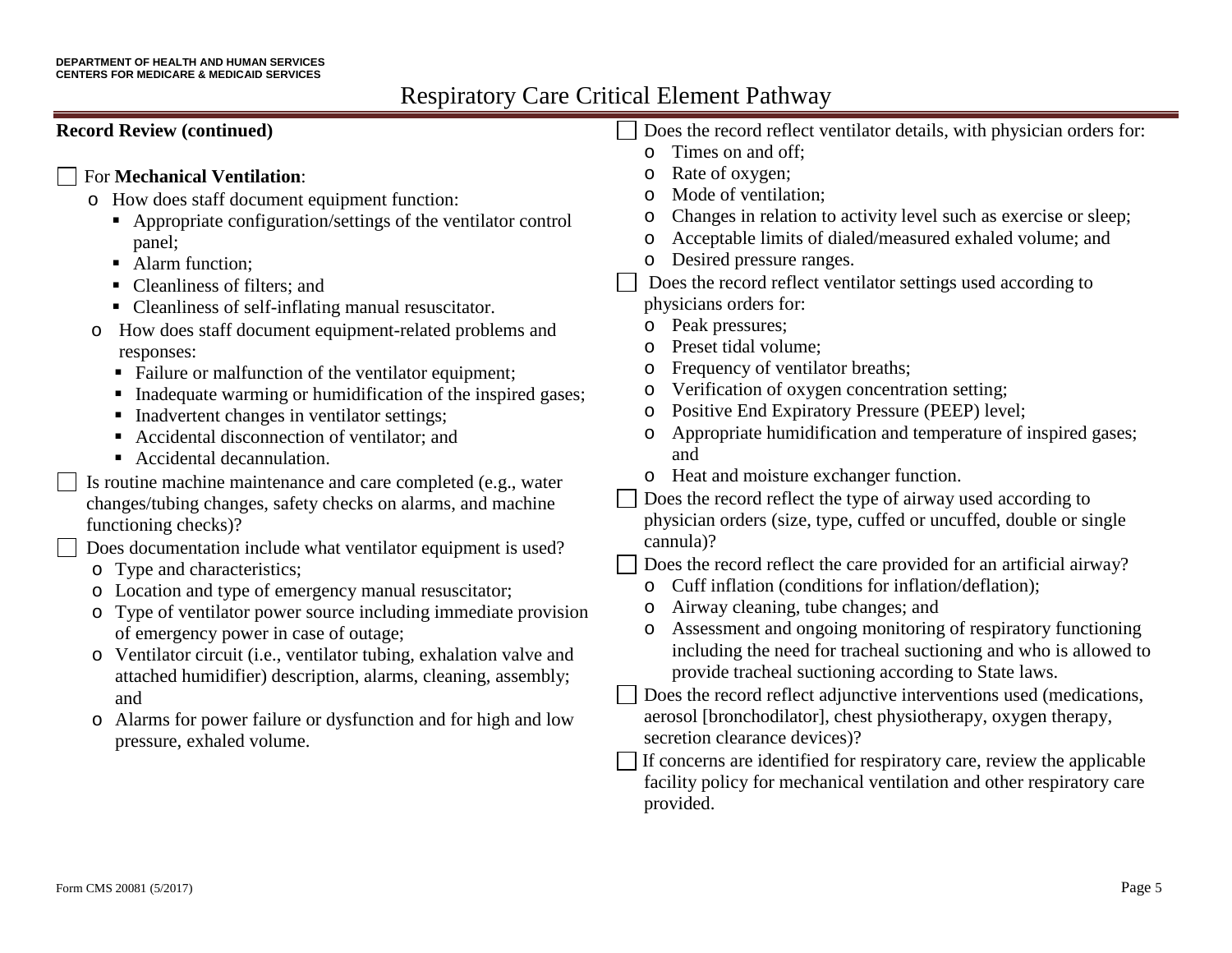#### **Critical Element Decisions:**

Did the facility provide specialized care needs for the provision of respiratory care including tracheostomy care and tracheal suctioning, in accordance with professional standards of practice, and the resident's care plan, goals, and preferences?

If No, cite F695

- 1. Did the staff use appropriate hand hygiene practices and implement appropriate standard precautions? If No, cite F880
- 2. For newly admitted residents and if applicable based on the concern under investigation, did the facility develop and implement a baseline care plan within 48 hours of admission that included the minimum healthcare information necessary to properly care for the immediate needs of the resident? Did the resident and resident representative receive a written summary of the baseline care plan that he/she was able to understand? If No, cite F655

NA, the resident did not have an admission since the previous survey OR the care or service was not necessary to be included in a baseline care plan.

3. If the condition or risks were present at the time of the required comprehensive assessment, did the facility comprehensively assess the resident's physical, mental, and psychosocial needs to identify the risks and/or to determine underlying causes, to the extent possible, and the impact upon the resident's function, mood, and cognition?

If No, cite F636

NA, condition/risks were identified after completion of the required comprehensive assessment and did not meet the criteria for a significant change MDS OR the resident was recently admitted and the comprehensive assessment was not yet required.

4. If there was a significant change in the resident's status, did the facility complete a significant change assessment within 14 days of determining the status change was significant?

If No, cite F637

NA, the initial comprehensive assessment had not yet been completed; therefore, a significant change in status assessment is not required OR the resident did not have a significant change in status.

5. Did staff who have the skills and qualifications to assess relevant care areas and who are knowledgeable about the resident's status, needs, strengths and areas of decline, accurately complete the resident assessment (i.e., comprehensive, quarterly, significant change in status)? If No, cite F641